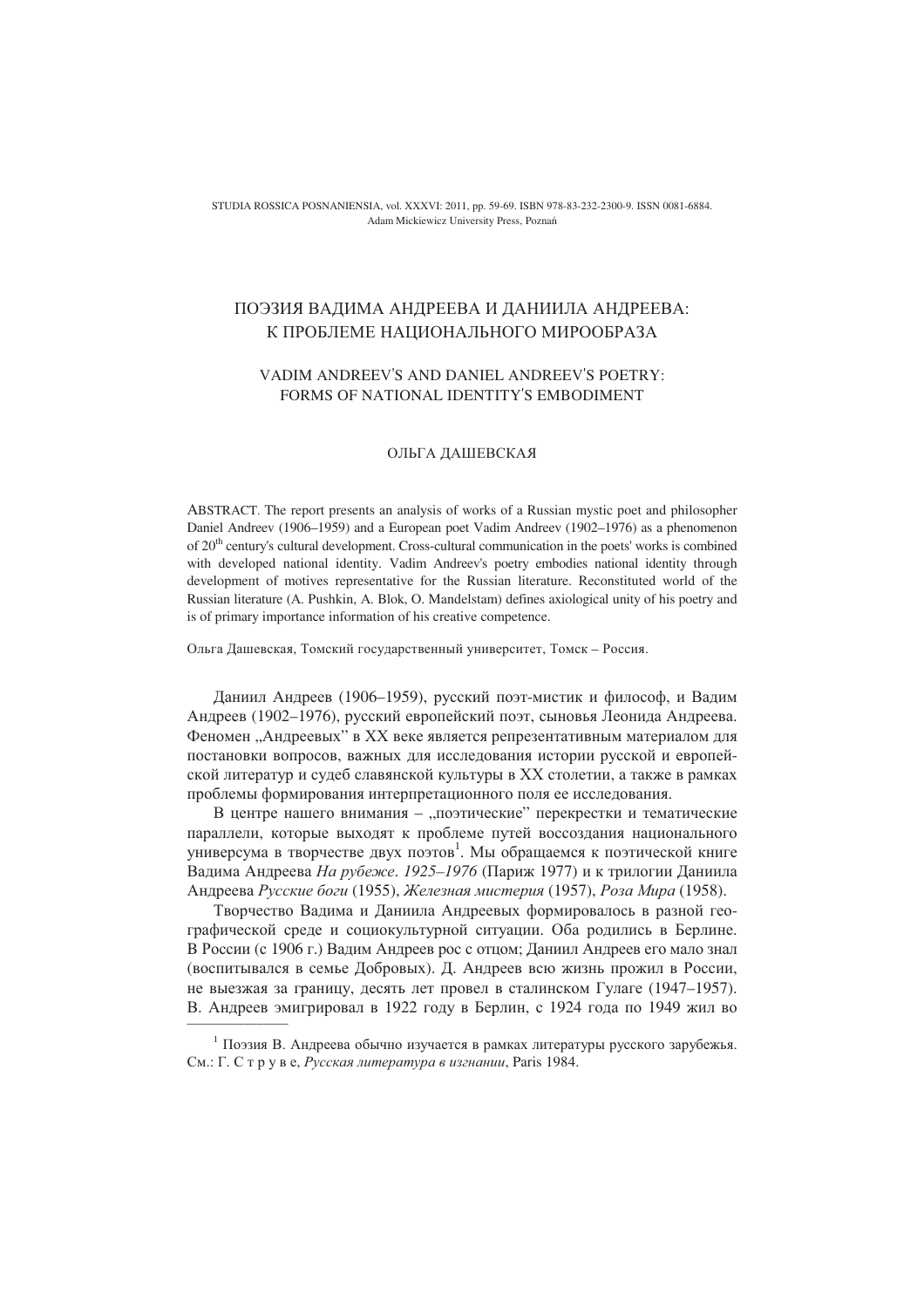Франции, затем в США. Как поэт он сформировался в Европе, его творчество рассматривают как часть дискурса русской эмиграции (Г. Адамович, В. Ходасевич, о. Дарк, Г. Струве и др.). Братья пишут параллельно, будучи не знакомы с творчеством друг друга.

Оба поэта рефлексируют свой генезис - связь с отцом, определивший их творческие стратегии. У Д. Андреева - саму направленность творчества, интерес к демонологии и метафизике. В пьесах Леонида Андреева от Жизни человека к Собачьему Вальсу поставлена проблема высшей воли, надстоящей над человеком и правящей миром; завершает интуиции писателя в этом направлении Дневник Сатаны. Д. Андреев разрабатывает вопросы, поставленные художником начала века (проблема теодицеи). Вадим Андреев переживает личную связь с отцом (ее характер отражен в Повести об отце, 1938).

Авторефлексия Вадима и Даниила Андреевых выражена в близких стихах, связанных с детством и отцом: у В. Андреева - Моя горбоносая ночь - это ты! (книга Недуг бытия, 1925); у Д. Андреева – Бор, крыши, скалы – в морозном дыме (цикл Восход души, 1935). Оба текста обращены к одной и той же ситуации: финский дом Л. Андреева, ночь, бессонница и шаги отца. Сравним у Д. Андреева: "Он мерит вечер и ночь шагами, / И я не вижу его лица"<sup>2</sup>; у В. Андреева: "Мне памятен шаг за стеной. О мое / Детство, и ночь, и бессонница. / Вот снова ломает копье о копье / Образов отчая конница"<sup>3</sup>. В текстах "отец" обретает статус "сверхреального": Д. Андрееву в разрывах туч видится Страшный суд, его объемлет ужас; для В. Андреева "шаги отца" воплощение творческой мощи, определяющей собственные креативные стратегии.

Исторический опыт поэтов - участие в гражданской войне Вадима Андреева и существование Даниила Андреева в советской системе (Гулаг), отвергающей духовнорелигиозный национальный опыт - обострил значение национальной саморефлексии, понимание ее роли. У В. Андреева оно не проходило с годами, а усиливалось. В Истории одного путешествия поэт пишет:

Чем дольше я жил за границей, тем беспредельней становилась моя "русскость", тем беззаветней я лелеял русский язык, оставаясь глухим к тому, на каком языке говорили вокруг меня<sup>4</sup>.

Вадим Андреев остался принципиально одноязычным писателем и поэтом. Следует подчеркнуть его особое положение в эмигрантском кругу. Обучаясь с 1922 года в Берлинском университете, он ждет из России разрешения вернуться, публикуется в просоветских изданиях; во Франции поэт отказывается принять французское гражданство, оставаясь апатридом ("бесподданным"), участвует во французском Сопротивлении (роман Дикое поле).

Вадима и Даниила Андреевых связывает тема России и ее судьбы в истории XX века. Жизнестроительный проект Даниила Андреева Роза Мира пре-

<sup>&</sup>lt;sup>2</sup> Д. А н д р е е в, *Собрание сочинений в 3-х томах*, т. 3, кн. 1, Москва 1996, с. 434.<br><sup>3</sup> Поэзия русского зарубежья, Москва 2001, с. 434.

<sup>&</sup>lt;sup>4</sup> В. А н д р е е в, История одного путешествия, Москва 1967, с. 329.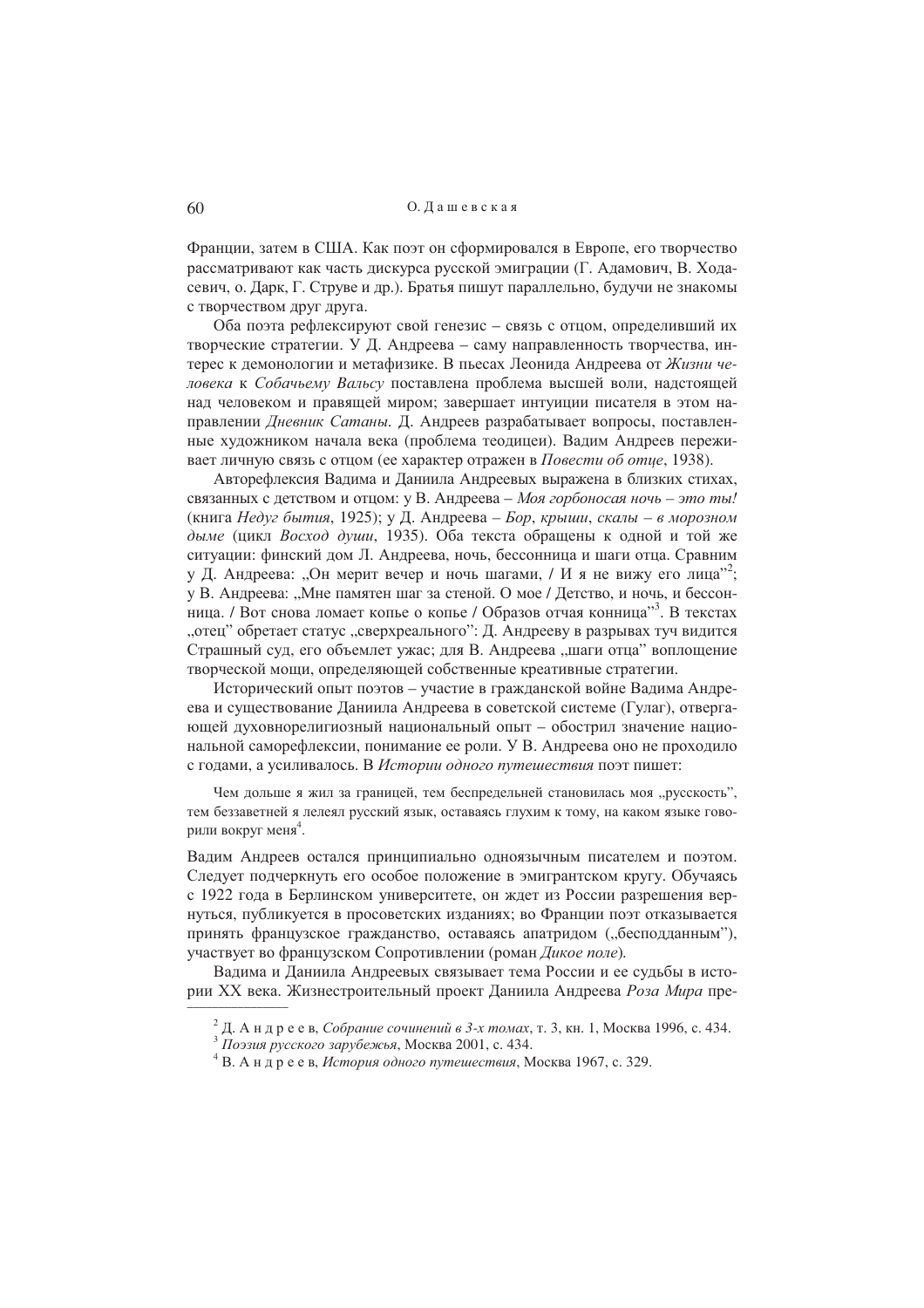тендует на завершение и разъяснение библейских предсказаний в Апокалипсисе, создан в рамках эсхатологических и утопических прогнозов русской мысли. Он развивает идеи и мифы серебряного века русской литературы и философии, в том числе "русскую идею" о профетическом предназначении России. Судьба России выявляется через ее сопоставление с другими метакультурами (романо-германской, французской, византийской и т.д.). Трагедия ХХ века в его концепции заключается в мировых войнах и тиранических режимах, ее эпицентром становится Россия. Андреев развивает миф о Голгофе, которую проходит Россия и ее поэт вместе с ней (Железная мистерия). Д. Андреев исследует национальный "космо-психо-логос" (термин введен Г. Гачевым), выявляет глубинную связь природной жизни (космос), национальной ментальности (души и психики) с историей и культурой (Логос)<sup>5</sup>.

По сравнению с Даниилом творчество Вадима Андреева можно назвать асоциальным, вместе с тем в нем выражено обостренное переживание судьбы России как части своей жизни; историческая тема входит только в связи с ней. "Чувство" России образует внутреннее единство его прозы и поэзии. Уместно вспомнить высказывание В. Андреева о С. Есенине в Истории одного путеunecmens.

Поездка за границу. Германия. Франция. Америка – как это все не нужно Есенину! Ни в одной строчке его стихов не отразился западный мир<sup>6</sup>.

То же самое можно сказать о самом В. Андрееве; он был, как поэт, связан "только с русской жизнью и никакой другой". Поэзия В. Андреева лишена урбанистических примет и реалий европейской цивилизации (сравним, например, с В. Ходасевичем, И. Бродским и др.). Лирический герой находится на границе природного бытия и реализуется как экзистенциальная личность. Природное пространство поэзии В. Андреева, вненационально" (отсутствуют географические реалии). Природный мирообраз Д. Андреева, напротив, глубоко национален, он конкретен, узнаваем юго-запад России (география Брянских лесов, Дивичоры и др.). Вместе с тем лирический герой В. Андреева, как и Д. Андреева, - человек универсального (всечеловеческого) сознания.

Для В. Андреева главная трагедия XX века тоже заключается в войнах (он был реальным участником гражданской и мировой). Сущность войны он открывает в поэме Возврашение (1936), в 1940-е годы пишет циклы Встреча (1945), После войны (1946).

Поэма Возвращение, написанная от первого лица, - переосмысление собственных исторических заблуждений как участника кавказской кампании. В сюжете выявляется двоякая вина лирического героя. Первая связана с тем, что он воюет против русских, вторая - что он участвует в братоубийственной войне.

<sup>&</sup>lt;sup>5</sup> См. подробнее: О.А. Дашевская, Жизнестроительная концепция Д. Андреева в контексте культурфилософских идей и творчества русских писателей первой половины XX века, Томск 2006, с. 254-255.

 ${}^{6}$  В. А н д р е е в, История одного путешествия..., указ. соч., с. 335.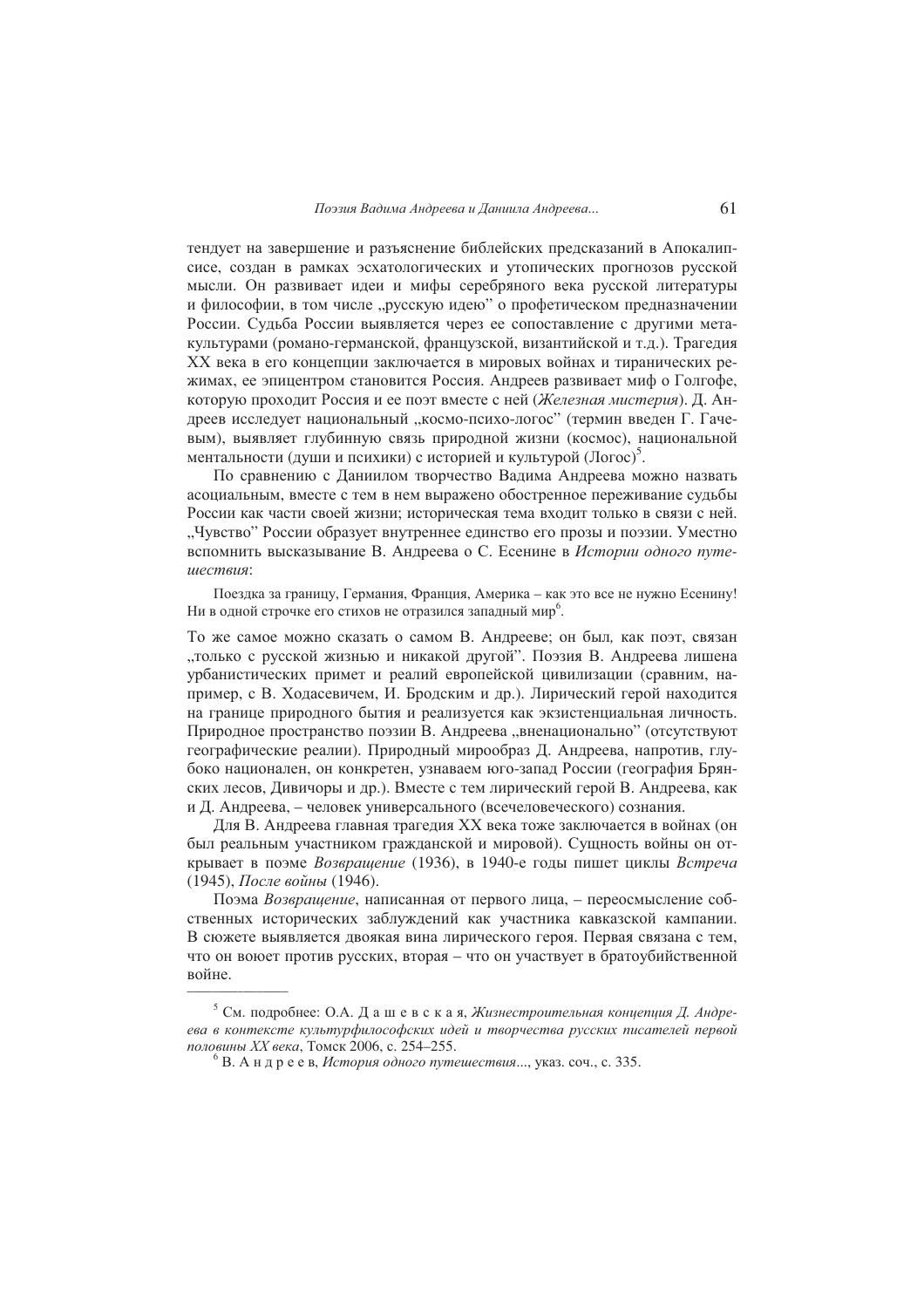Андреев обращается к пушкинско-лермонтовским аллюзиям, с помощью которых раскрывается прозрение и вина героя. "Кавказские тексты" поэтов XIX века вволят несколько мотивов. Тексты Лермонтова – мотив роковой ошибки и кощунства. Лермонтов был сослан на Кавказ для защиты русских границ и выступает символом русского дворянина и офицера. Андреев перефразирует стихотворение Лермонтова Сон о возможной гибели героя, исполнившего свой долг и сохранившего честь русского офицера. Герой В. Андреева становится виновником гибели русских солдат (своих и чужих), т.е. таких, как Лермонтов:

> О нет, в лолине Лагестана. Не я лежу в свинцовом сне, И не моя дымится рана, И жизнь моя не снится мне<sup>7</sup>.

Лирический герой сражается на стороне кавказской армии против русских, и вследствие ее поражения становится беглецом. Лермонтов в поэме Беглец развивает мотив презрения к трусости. Второй мотив поэмы - свобода и неволя (тюрьма), узничество, которые становятся пожизненной расплатой поэта: свобода в России противопоставлена "парижской тюрьме"; цитируются строки текста Белеет парус одинокий с мотивами моря и свободы, в отличие от которых Париж полон "тяжести земной". Там осталась "моя Россия", здесь - "Чужая коченеет ночь": поэт актуализирует оппозицию рассвета и ночи (как света и тьмы), тепла и холода. Мифологизация России и собственной жизни (автобиографические мифы) строится с помощью мира русской культуры. Наряду с пушкинско-лермонтовскими текстами поэт перефразирует стихи Блока, встраиваясь в его дискурсы:

> Нас в этом мире только лвое. Как мне и плакать без тебя? Гляжу в лицо твое родное, Благословляя и любя и т.д.

(ср. У Блока: "Научи нас в лалях необъятных. / Как и жить, и плакать без тебя?" и др.). Обратим внимание, что Блок - ключевая фигура в эстетическом самоопределении Д. Андреева (Материалы к поэме "Дуггур", неоконченная поэма Встреча с Блоком).

Важнейшей частью поэмы В. Андреева становится исследование сущности войны. В ее изображении поэт использует библейско-мифологическую символику. Критерием истины для него выступает природный мир. Кавказский хребет (горы) – нечто естественное и безусловное (исполинский древний

<sup>&</sup>lt;sup>7</sup> В. А н д р е е в, *На рубеже. 1925–1976. Париж–Нью-Йорк–Женева*, Париж 1977, c. 98.

<sup>&</sup>lt;sup>8</sup> Там же, с. 103.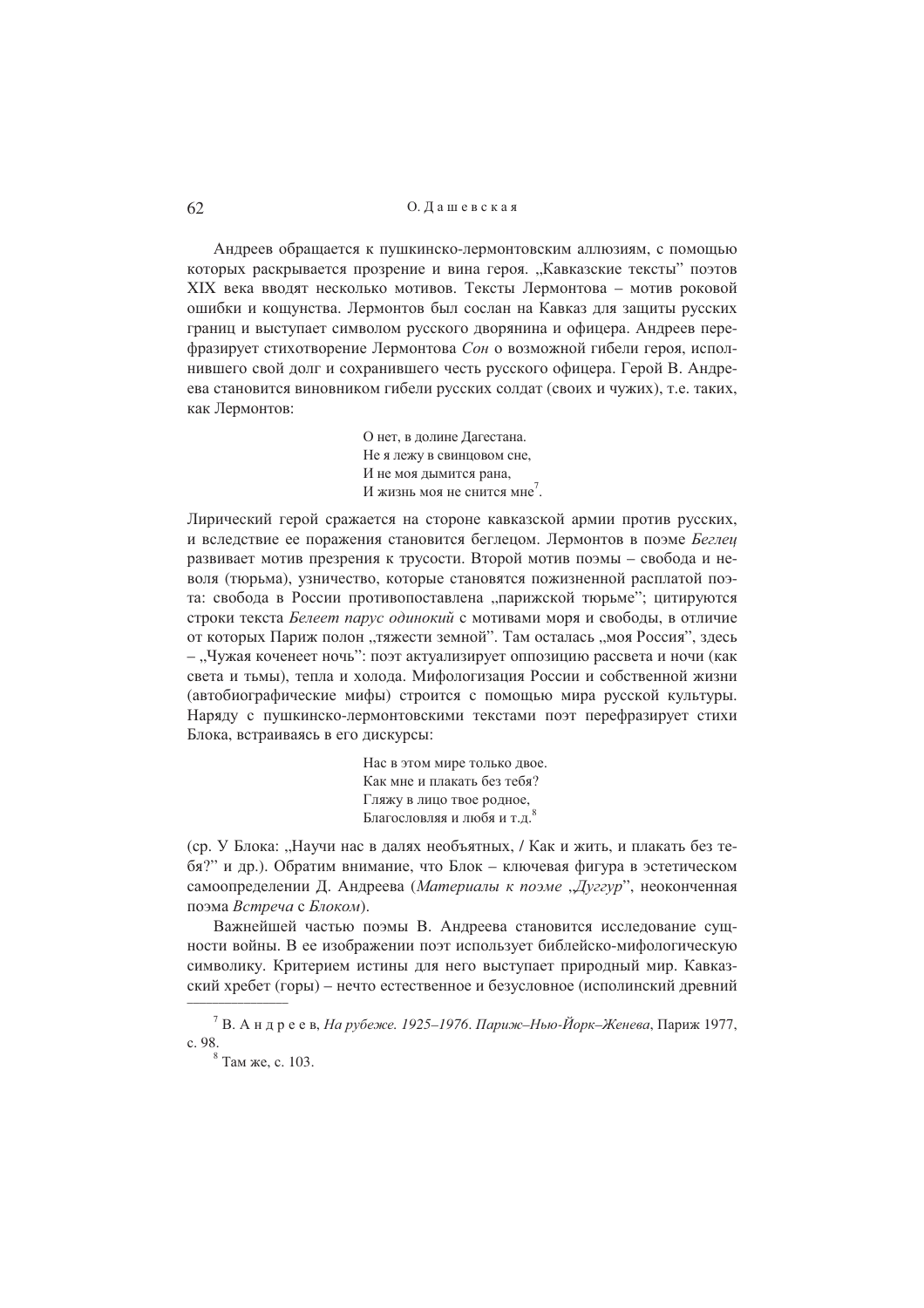зверь, дышащий сонный мамонт "в жемчужном великолепье"). Выдвигающиеся из ущелий орудия убийства - драконы, пулеметы - "волчьи клыки" (традиционное библейское обозначение сил зла). Битва - разрушение онтологии мира ("Казался мир бессмертно прочным / И каменным"): дым и пожары затмевают солнце (свет), появляются "раны черные земли". Война не только онтологическая катастрофа (1-4 части поэмы); она есть "расстрел", "произвольное" убийство невинных людей, ничем нельзя оправдать жертвы своих (гл. 5-8). "Расстрел – и рокот соловья" – антитеза цивилизации и природы.

Типологически близко В. Андреев будет изображать Вторую мировую войну - как нарушение равновесия в природе, где царит самоспасительный порядок. В микроцикле Встреча природа предчувствует собственное осквернение, все в ней предощущает стужу и холод (смерть); война и есть "встреча" жизни со смертью. В. Андреев актуализирует архаическую модель матери--земли. В цикле После войны Земля олицетворяет материнскую утробу, рождающую и забирающую жизни, безучастно к их этическому наполнению ("Ты приняла тела героев, / И трупы трусов приняла"). В. Андреев далек от поиска социальных причин катастрофы; война - некая фатальная неизбежность, заложенная в природности человека. Андреев приходит к идее, что миром правит злая сила ("Разрушения черная воля"), разрозненные людские воли слепы в понимании происходящего ("Земля концлагерей и тюрем, / И пыток, и любви, и мук"). Человеку надо сострадать в силу его несовершенства; боль и горечь - его удел, так как он не может уйти от природы ("тяжести"). Человечество переживает "осень" земной жизни, мотивы "рассвета", "тепла", "лазури" встраивают интенции В. Андреева в национальный дискурс. Сравним с Д. Андреевым, ожидающим "голубое утро", Роза Мира - голубой цветок. (Можно ввести параллель и с Б. Пастернаком: "И до рассвета и тепла еще тысячелетье").

Д. Андреев тоже использует библейскую мифопоэтику в изображении войны, только в значительно расширенном масштабе. В его концепции земные события - отражение метафизических битв, за участниками трагических событий он видит потусторонние силы. Д. Андреев совпадает с В. Андреевым в понимании войны как космической катастрофы, угрожающей природному миру, историко-культурным ценностям, человеческой жизни. Для него война - столкновение божественного и демонического. В Ленинградском Апокалипсисе (1953) сюжет моделируют метафоры "живого" и "железного"; с их помощью обозначены силы, ведущие войну, орудия смерти и характер происходящего: "свинцовая пурга", "лязг брани", "железно-ржавое от гнева" небо. Ему противостоит "живое": люди, гибнущие дворцы, смертельно раненная звезда Полынь. Д. Андрееву важно не только обозначить оппозицию добра и зла, но и преобразить последнее, "железные тропы" России (гибельные) могут быть искуплены только смертельно жаждущим духом, лирическим героем, носителем логоцентрической идеи, то есть прозревающим истинный смысл войн и сил. стоящих за ними.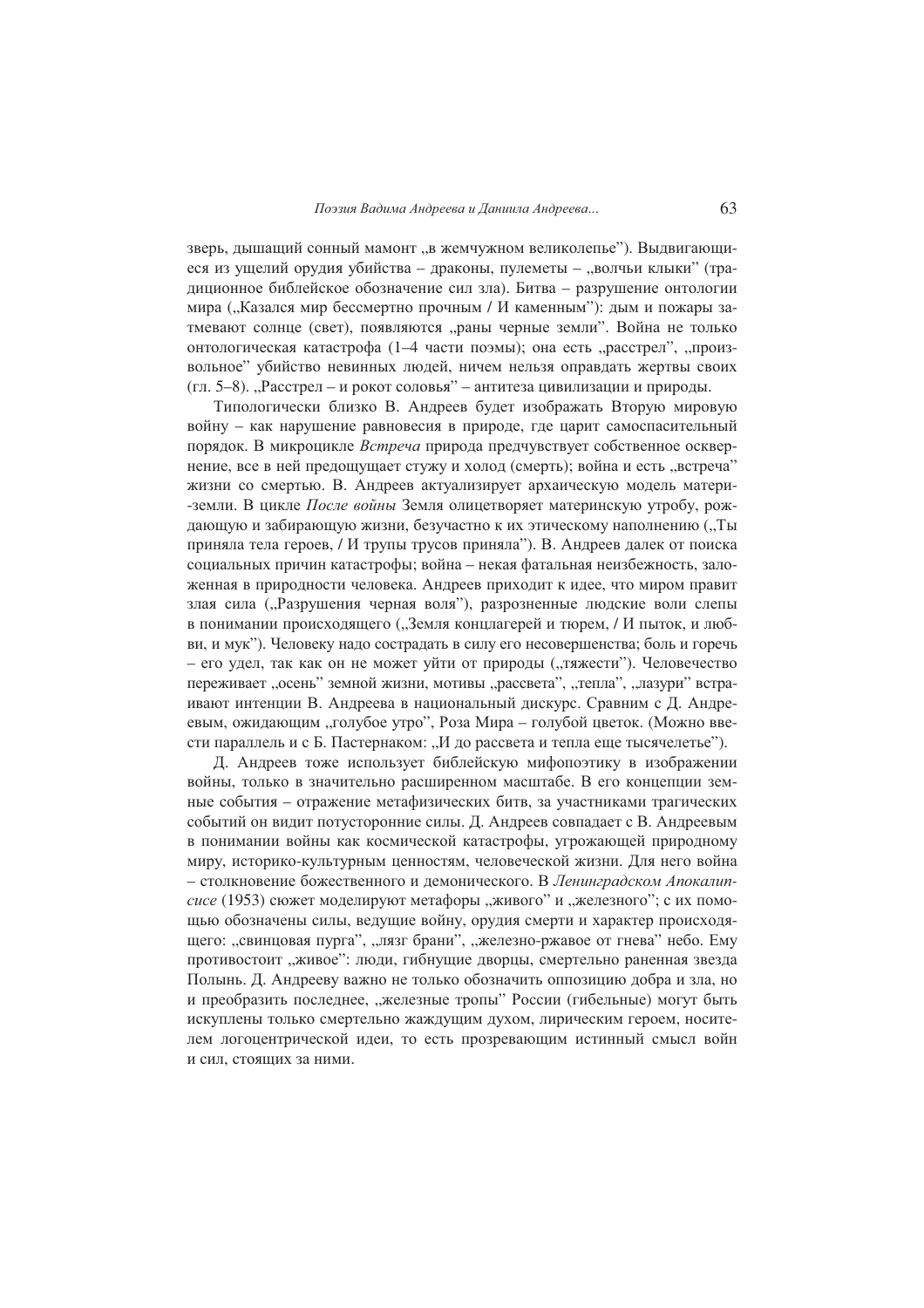Образ национального мира воссоздается в поэзии В. Андреева и Д. Андреева через важные для русской литературы концепты сердца - души - слез. Для поэтов характерно "сердечное" восприятие мира и самовыражения.

Приоритет "сердечного" высказывания в поэзии Д. Андреева безусловен:

Не может кровью не истечь Любое сердце, Если множествам На грозном стыке эр порожистом Рок нации диктует лечь<sup>9</sup>.

Сердце лирического субъекта "источает" слезы, оно "трепещет" и "немеет", "исторгает" стон и вопль отчаяния, "нестерпимо болит"; главных эмоциональных вектора два - слезы, особое духовное состояние личности в христианской паралигме, и любовь. Ср.:

> Плачь, Великое Сердце!; И плачуя как человек, Британец, русский, итальянец; Ведь любовью полно, как чаша, Сердцерусское ввысь воздето; Любить в мечте до слез, до муки....

"Сердце" в русской религиозной философии означает внутреннюю сущность человека; это место "встречи" с Богом, сердце имеет иерархическое первенство в структуре человеческого существования<sup>10</sup>. Сердце всегда выступает средоточием человеческой целостности, единства мировоззренческих и психологических реакций личности и форм ее поведения, сознания и духа.

"Сердечная" реакция на состояние бытия характерна и для поэзии В. Андреева. Сердечное восприятие мира обнаруживает себя в разных смысловых пластах, в рефлексии о природе, истории, человеческих связях:

> От сердца, как от тополя, легла На землю тень с таким очарованьем, Сердце, ты было счастливым -О, до последнего вздоха. Глиняным желтым обрывом Кончилась наша эпоха; Пусть сердие сожжет очистительный ужас (Анне Ахматовой): Никогда не хватит дыхания, Чтоб до сердца проник аромат... и т.д.

<sup>&</sup>lt;sup>9</sup> Д. А н д р е е в, *Собрание сочинений*..., указ. соч., т. 1, с. 364. <sup>10</sup> Словарь библейского богословия, Киев 2003, с. 1025-1028.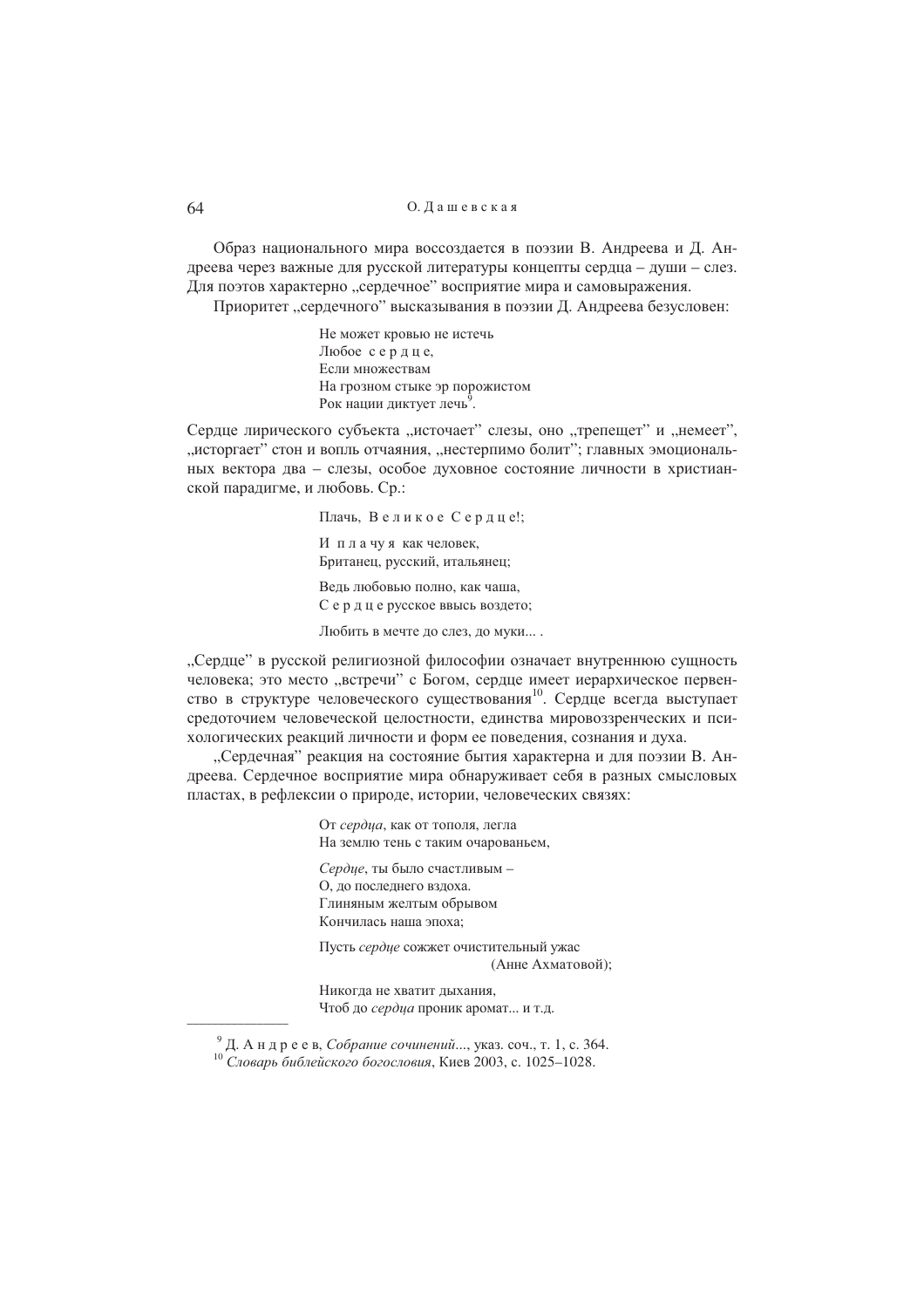Философия сердца разрабатывается в исследованиях Б. Вышеславцева. Смысл "сердца" как религиозного символа в том, что в нем заключена "сокровенная", "таинственная глубина" личности, "бездна для себя и других", "истинная самость «Я»"; сердце трактуется философом как "образ и подобие Божие"<sup>11</sup>. У В. Андреева концепт сердца часто сопряжен с мотивами души и лыхания.

Риторическое слово Д. Андреева (пророческое, мессианское) заменено, особенно в поздней (послевоенной) поэзии В. Андреева, на полутона, поэтику намеков, аллюзий, нелоговоренности

> Дух насекомого земного, дух дерева и дух воды Понятней сердцу, чем основа Пространства и чем дух звезды<sup>12</sup>.

Особенно это ощутимо в эволюции темы России: поэтика живописания и откровенного "люблю" по отношению к ней ("Люблю, люблю тебя, родная" в Возвращении) сменяется поэтикой умолчания. Поэт обращается к трагическим сторонам национальной жизни - событиям сталинской эпохи, как и Д. Андреев, который по праву может быть назван ее сатириком (Железная мистерия). В. Андреев вплотную подходит к проблематике Д. Андреева, время написания текстов позволяет предположить, что это сознательное развитие его тем (встреча братьев произошла в 1958 г.).

В концепции истории России В. Андреев выделяет два этапа: до 1937 года и после. В стихах первого этапа субъект сознания - лирический герой, поэт слит с ней (Возвращение). В стихах второго периода – Валаамский монастырь (1969) и Волго-Балтийский канал (1969) – меняется проблематика и субъектная организация. Россия изображается отстраненно, от 3-го лица, происходит объективация предмета. В. Андреев обращается к неофициальным фактам жизни послевоенного времени.

Валаамский острог - бывший монастырь, последнее пристанище калек войны, которым не нашлось места в человеческом обществе. Бывшие бойцы, герои, солдаты, те, кого звали на подвиг плакаты, заперты в плену, где их окружают "вши да тревога крысиного писка", уродство обстановки. Убожество жизни людей контрастирует с природной красотой этих мест (Ладожские плесы, излуки и затоны). Обличье древнего храма, монастырские изводы ("Ристалище ангелов, птиц и драконов") напоминают о божественной сущности человека, его небесном облике. Поэт выходит к теме "безрукого" и "безногого" поколения, изуродованного физически и духовно. Эту же тему Д. Андреев будет более подробно развивать в Железной мистерии.

<sup>&</sup>lt;sup>11</sup> Б. В ы ш е с л а в ц е в, Сердце в христианской и индийской мистике, "Вопросы философии" 1990, № 4, с. 63.

<sup>&</sup>lt;sup>12</sup> В. Андреев, *На рубеже*..., указ. соч., с. 303.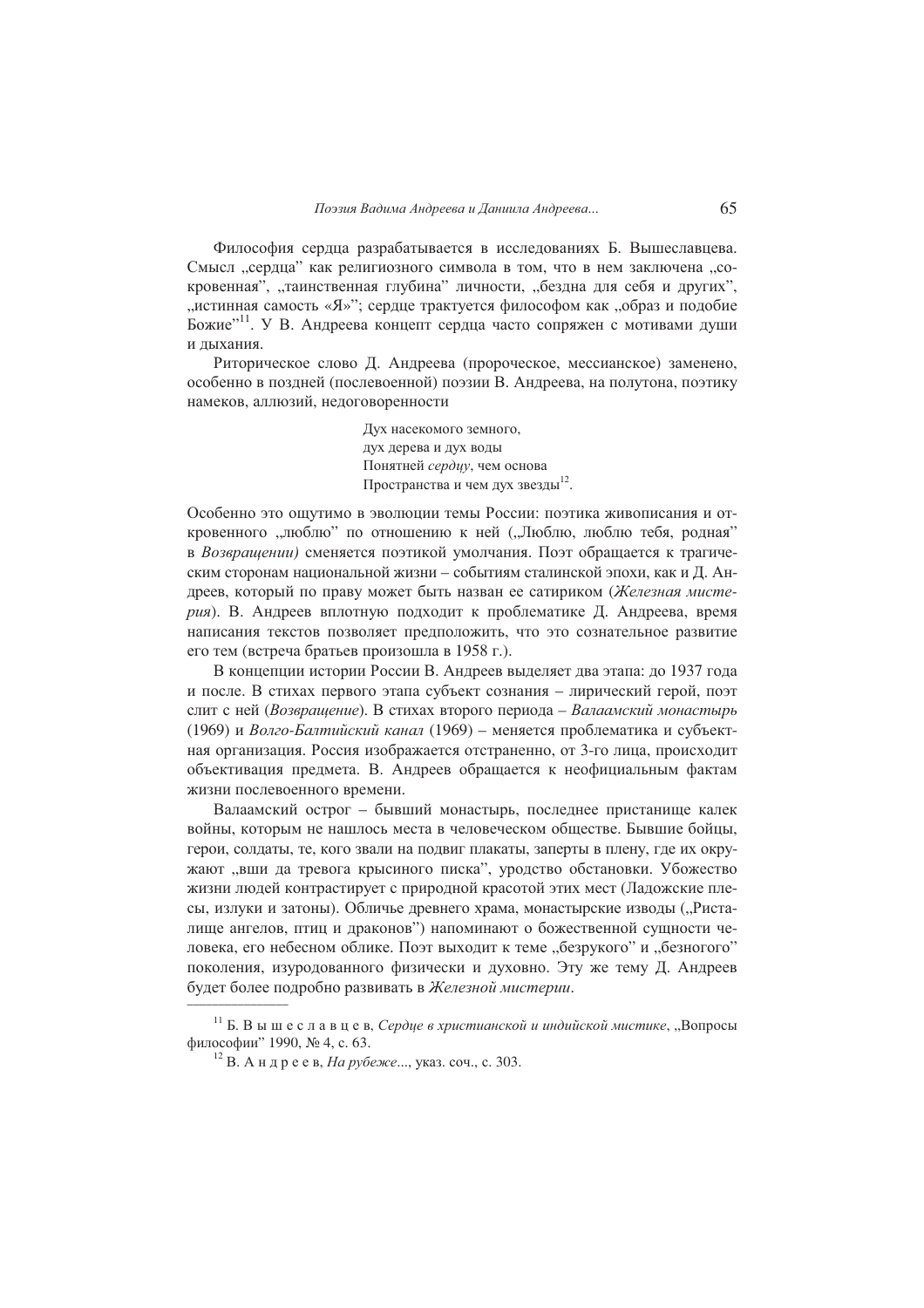В тексте Волго-Балтийский канал В. Андреев выстраивает метафорический сюжет посмертного существования (инобытия) людей, погибших во время сооружения гиганта пятилетки. Метафизические интуиции поэта выходят к размышлениям об обреченности безвестно пропавших, безымянных чьих-то родных:

> А там, где оторвался слой коры И тускло обнажилась древесина, -Лишь присмотрись - лицо твоей сестры, Иль без вести исчезнувшего сына, Отца, быть может, - брата...

На первый план выходит мотив бесчеловечности строя, где надругательство над человеком происходит не только при жизни, но и в акте смерти:

> Стоят залитые водой леса - Парад стволов, парад слепых скелетов. Их руки-ветви вздеты к небесам;

Вцепились корни в грунт. Вода течет, Меж призраками слабо плещет. Они стоят уже который год, ... в строю зловещем.

Однако развивая тему de profundis, поэт не ищет конкретных виновных. Метафизический ужас поэта заставляет взывать к человечеству ("мир молчит и в небе нет ответа"). Изменение состояния бытия подразумевает у В. Андреева братское отношение к другому, поэтому лирическое обобщение многих текстов включает мотив протянутой руки или распускающихся навстречу лепестков цветка как знака преодоления разрыва и разлуки.

Мир русской культуры в поэзии В. Андреева и Д. Андреева служит способом выражения эстетических стратегий: размышлений о роли поэзии и месте поэта в развитии мира, о творческом пронессе.

Творчество Даниила Андреева интеркультурно, представляет собой метатекст мировой литературы как целого в аспекте единства устремлений художников в их духовно-религиозных интуициях. Жизнетворческая концепция Андреева - стремление вернуть русскую культуру к духовно-религиозной национальной традиции. Объективно это означает интериоризацию вечных образов культуры, выступающих в качестве материала для построения новой ценностной паралигмы. В творчестве Л. Анлреева преоблалает аналитический полход к предшественникам; присутствует множество имен западных классиков; от Данте и Петрарки к Гете и немецким романтикам, среди которых должен быть выделен Новалис, к индийским классикам - Р. Тагор и французским символистам. В западном искусстве Андреев находит и эстетически близкое. Поэзия Вадима Андреева абсолютно лишена интереса к мировой культуре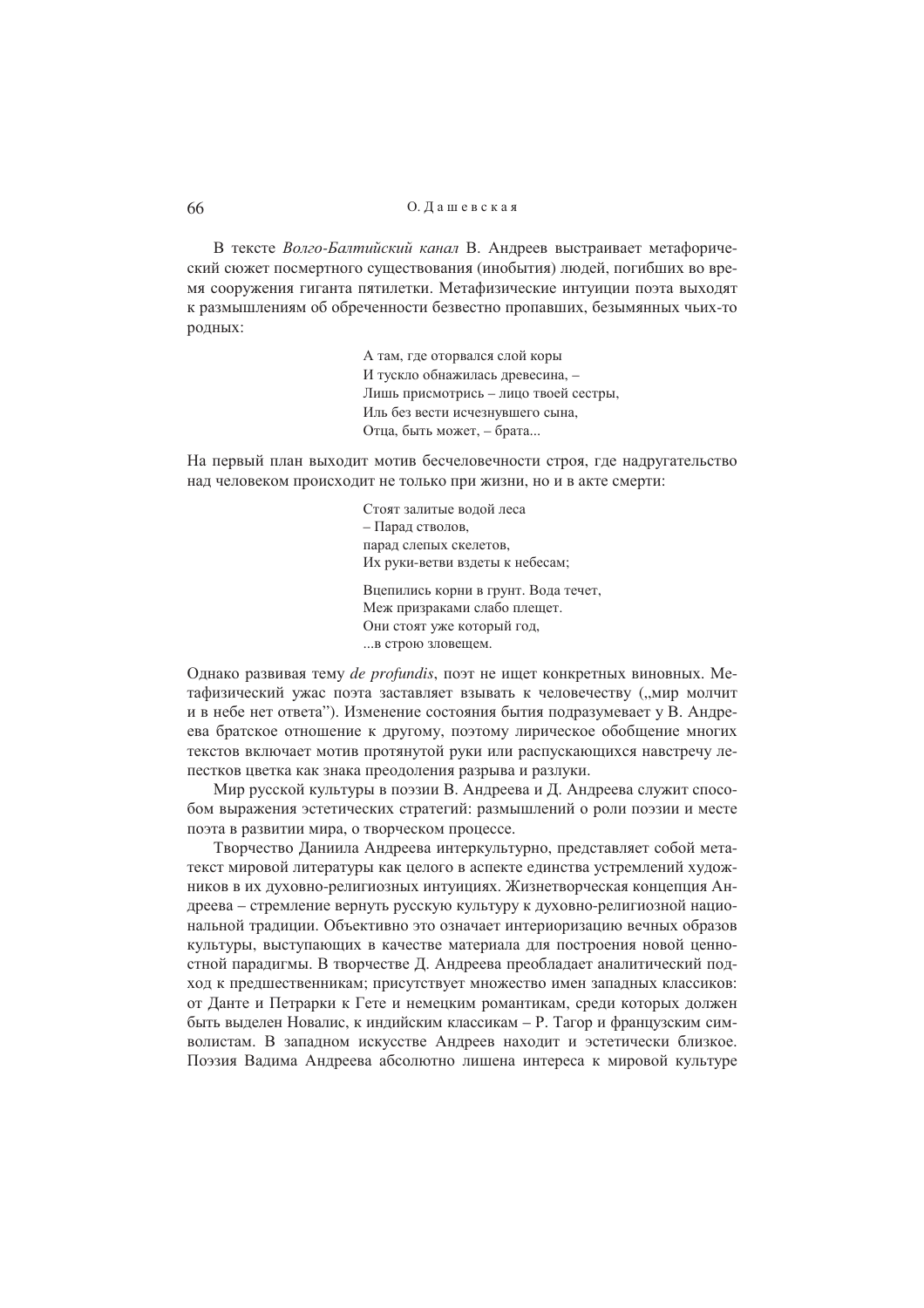как целому и к отдельным ее представителям. Лирический субъект В. Андреева обращен исключительно к русской поэзии, и этот интерес избирателен. Поэзия В. Андреева включает три круга имен, присутствующих в посвящениях, эпиграфах и лирических сюжетах: это классика XIX века - А. Пушкин, М. Лермонтов, Ф. Тютчев, А. Фет; второй пласт - поэты XX века: А. Блок, А. Ахматова, О. Мандельштам. Наконец, наиболее широкий круг - современные поэты-эмигранты: Б. Поплавский, А. Присманова, В. Сосинский, И. Яссен, С. Луцкий, Б. Божнев и др.

Следует обратить внимание, что оба поэта находились вне широкой историко-литературной жизни своего времени. Д. Андреева окружали лишь несколько единомышленников, никак не связанных с культурной жизнью России середины века; он фактически находился вне литературного процесса. В. Андреев, в отличие от своего брата, был знаком со многими поэтами и писателями в "русском Берлине" начала 1920-х годов (А. Белый, Б. Пастернак, В. Маяковский, А. Ремизов, И. Бунин, В. Шкловский и др.); он входил в группы, Четыре плюс один", в "Союз молодых поэтов и писателей", в "Кочевье".

Для Вадима и Даниила Андреевых характерно пристрастие к одним и тем же поэтам: это А. Блок и М. Лермонтов. В концепции Д. Андреева Лермонтов - поэт-вестник, исполняющий в земной жизни духовно-религиозную миссию, он пророк высшей реальности, расширение знаний о которой выступает осью мировой жизни. Д. Андреев осуществляет философский анализ творчества Лермонтова в этом аспекте. Искусство полагает высшие смыслы и ценности, поэтому смерть Лермонтова как умысел демонических сил - катастрофа, изъятие поэта-пророка, божественного посланника. Пушкин и Лермонтов – жертвы демонических (метафизических) сил. В концепции Д. Андреева Лермонтов в посмертии достиг наиболее высоких духовных слоев. Обратимся к точкам пересечений двух концепций.

Микроцикл В. Андреева Гроза над Машуком (1966) тоже вводит мотив катастрофы, связывая ее со смертью поэта. Он создает свой миф о гибели Лермонтова: поэт - жертва Мартынова, "слепого мертвеца"; убийство поэта означает метафорическую смерть самого соперника. В. Андреев вводит этические (религиозные) параметры в оценке события - убийце не будет спасения. Как у Д. Андреева, у В. Андреева телесная смерть поэта не означает его конечности: остановка жизни не прекращает поток рифм ("кружились в воздухе осколки ритма"). В концепции Д. Андреева смерть поэта подразумевает его творчество в посмертии, которое влияет на земную жизнь. На другом языке об этом же размышляет В. Андреев: из раны вырываются стихи, кавказская гора становится ульем, что подразумевает "возвращение" лермонтовских строк (когда "наступит тайный срок", они "слетят как пчелы к нам из поднебесья"). Таким образом, Вадим и Даниил Андреевы отводят искусству (поэзии) важную роль в развитии мира. Строительным материалом культуры у Д. Андреева выступает миф, у В. Андреева – слово, понимаемое вещественно, как "телесная плоть". Роль поэзии онтологична, она безусловна, как природа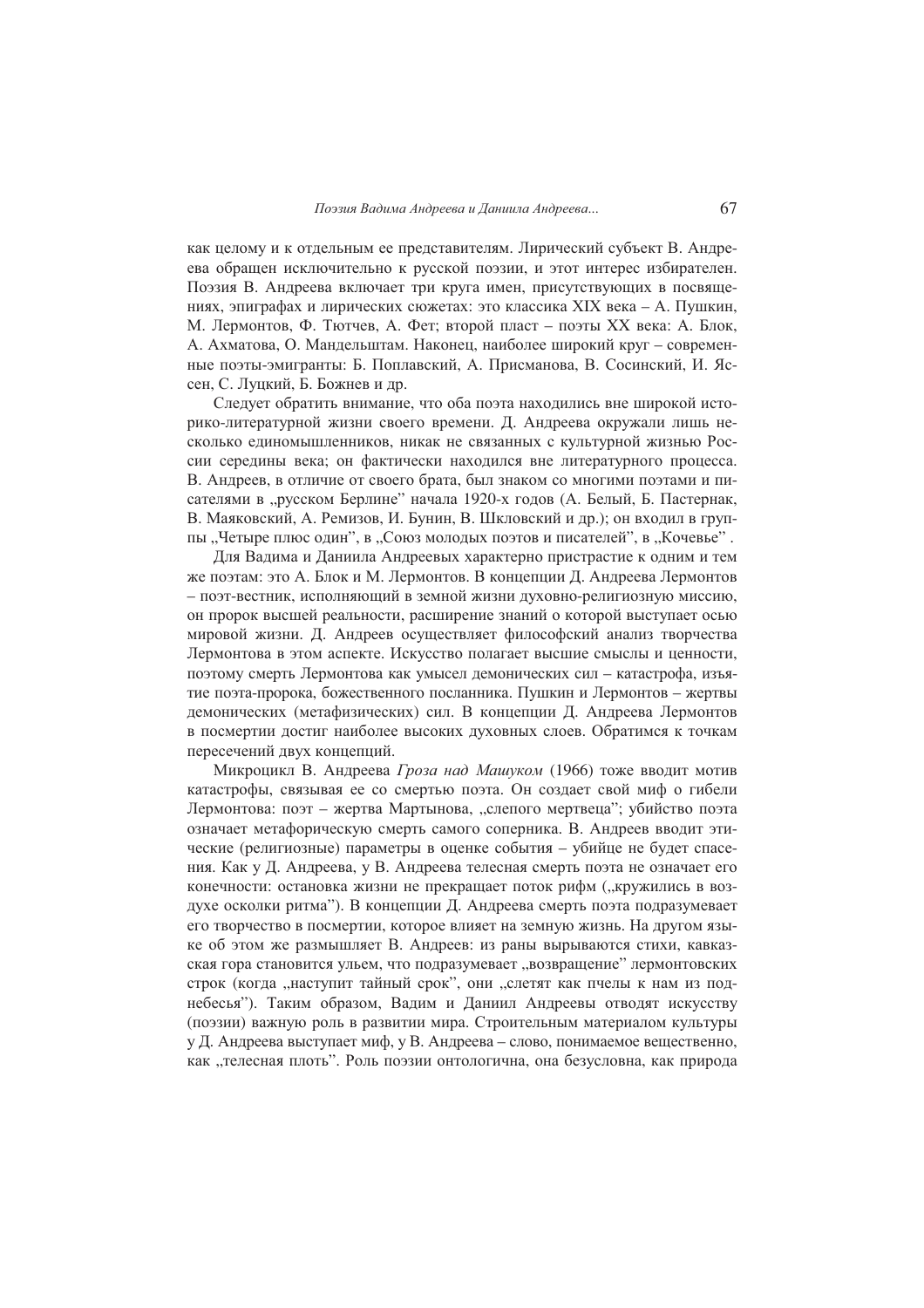(Девятый вал, Куст можжевельника). Утверждая строительную функцию слова, В. Андреев наследует и преобразует традицию акмеизма, в частности О. Мандельштама. Эстетическая стратегия поэта в тексте Перед зеркалом (1948) являет новый аспект в воплощении национального самосознания.

Стихи, посвященные поэтам-современникам, включают особую философию братства. Поэт ставит проблему исчезновения и обреченности человека в его трагической участи (стихи А. Присмановой, Ушедшим друзьям и др.). Их отличает идея особого духовного родства, неуничтожимого в жизни и в посмертии. Эта связь и очевидна, и необъяснима:

> Так со строкою связана строка, Не только рифмою, не только тем, Что всем понятно и доступно всем.

В сюжете цикла Прогулка с Б.Л. Поплавским (1966) путешествие лирического героя с умершим поэтом (Б. Поплавским) по Парижу призвано подчеркнуть безусловность его присутствия в земном бытии. Он причастен реальности парижской жизни (течению "таинственной Сены", рыболовам с шаландой и т.д.), а также событиям жизни лирического субъекта: встреча с Сосинским, который несет в печать рукописи Гингера. Они находятся в едином пространстве, все переплетено. Вместе с тем умерший поэт знает то, что еще неведомо субъекту сознания: Поплавский сообщает о смерти Минчина. Все они связаны непреложным фактом смерти ("Дико вскрикнет Черная Мадонна", символизируя уход одного из братьев). Всех связывает тайна смерти и значение непостижимого: пятый текст - о входе в подземный мир, который всегда горит в ожидании других.

В конечном счете поэзия В. Андреева, как и Д. Андреева, выражает идею братского человечества как идею единства и равенства всех людей перед Богом, библейское "все люди – братья". У Д. Андреева концепция братского человечества - всех жителей планеты (Планетарного Космоса) - очерчена географически и "теоретически" обоснована. В его метафизике духовные волны будут спускаться от Старших Братьев к младшим и вплоть до земного слоя. Тогда современное состояние земной жизни - расторгнутое братство (эпоха братоубийства и браторастления) будет претворено в братскую вселенную. Обратим внимание на значимость географической карты, чертежа мира в рассуждениях В. Андреева, у которого чувство братства связано со значением национальной родословной; идеи В. Андреева основаны на человеческих связях и духовных возможностях личности. В этих интуициях Вадима и Даниила Андреевых трудно не увидеть масонскую символику и мотивы. Обостренная потребность в братстве у каждого из поэтов, с одной стороны, объяснима психоаналитически (отсутствием матери), с другой - незащищенностью социальной.

Мотив ухола сопрягает стихи В. Андреева рубежа 1950-х голов (С *моим* простым и очевидным телом, Шагает рядом голубая тень и др.) с циклом